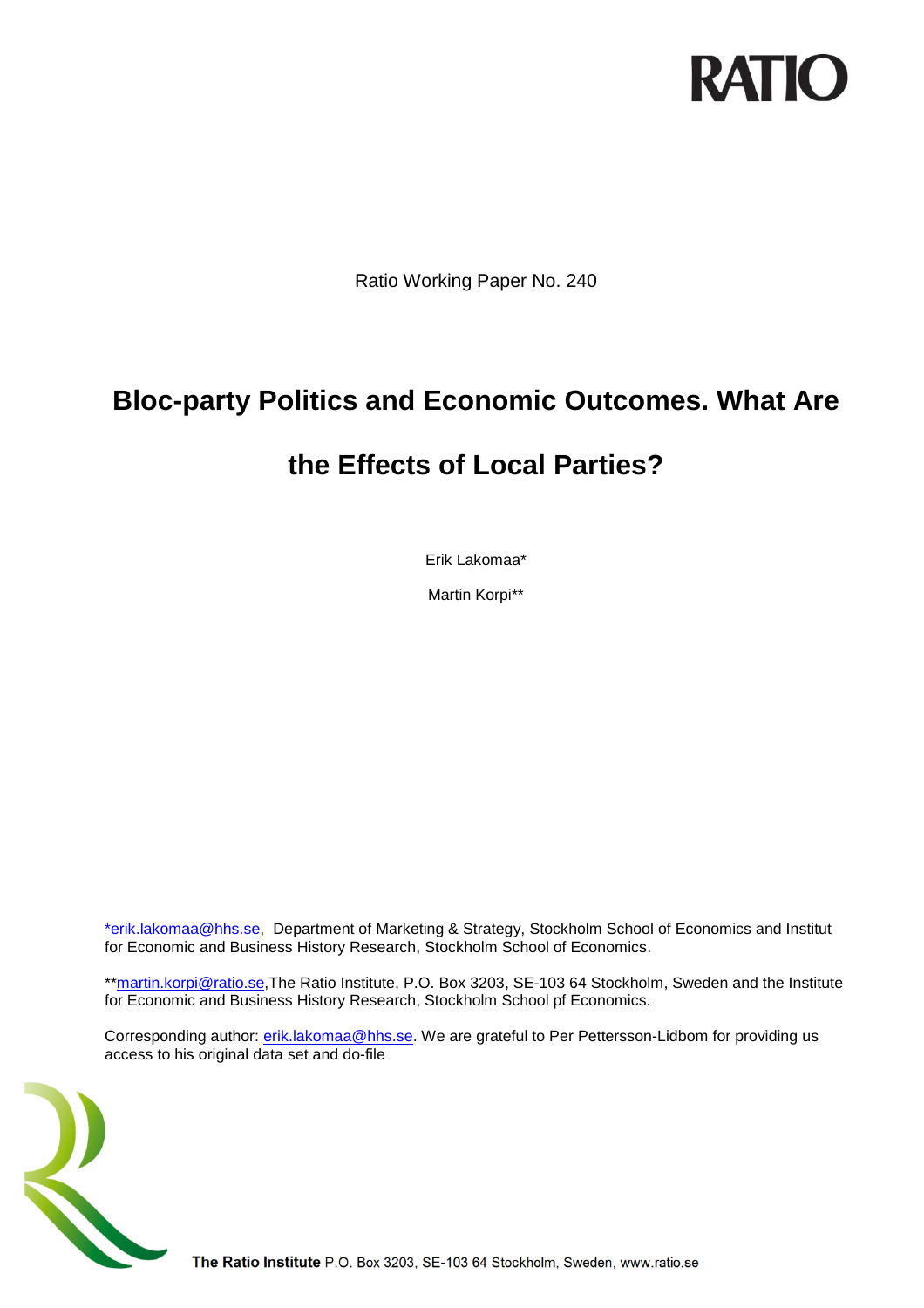### **Bloc-party Politics and Economic Outcomes. What Are the Effects of Local Parties?**

## **Erik Lakomaa** <sup>1</sup>

Department of Marketing & Strategy, Stockholm School of Economics

Institute for Economic and Business History Research, Stockholm School of Economics

&

### **Martin Korpi**

Ratio Institute & the Institute for Economic and Business History Research,

Stockholm School of Economics

**Abstract:** In a much cited 2008 article, Per Pettersson-Lidbom uses regression discontinuity to test for Swedish party effects on economic policies such as municipal taxation, spending and employment. We reassess the issue using the same estimator as Pettersson-Lidbom but new data on all factual coalitions, including minority coalitions as well as those previously deemed as undefined on a left and right wing political scale (constituting about 20 percent of the sample used in Pettersson-Lidbom's study). This makes it possible to remove a systematic bias against centre-right coalitions in Pettersson-Lidbom's study. We find that a majority of the previous findings stand, with sometimes even slightly stronger effects, but not as regards the proportional income tax rate and number of government employees per capita. Parties seem to matter for economic outcomes, but not always, and some parties more than others.

**Keywords**: Democracy, Voting behaviour, Economic policy, Political systems **JEL**: C21, D72, D78, H71, H72

 $\overline{\phantom{a}}$ 

**Acknowledgements:** This research has been supported by the Regional Studies Association, PO Box 2058, Seaford, BN25 4QU, United Kingdom

<sup>&</sup>lt;sup>1</sup> Corresponding author:  $erik.lakomaa@hhs.se.$  We are grateful to Per Pettersson-Lidbom for providing us access to his original data set and do-file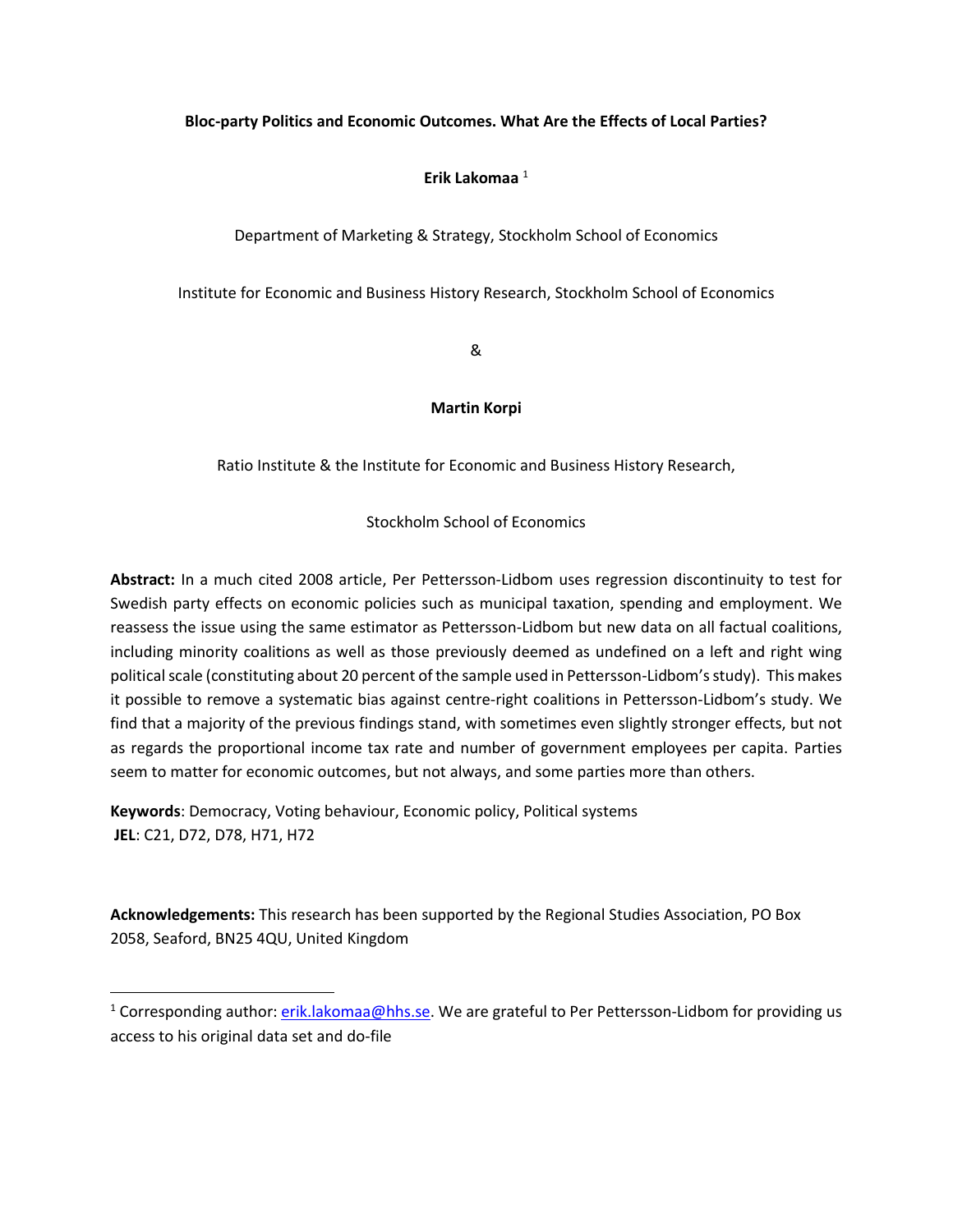#### **1. Introduction**

In an important and much cited study in this journal, Pettersson-Lidbom [\(2008\)](#page-10-0) uses a regression discontinuity design to test for political party bloc effects of local governments in Sweden. Using only parties represented in the parliament, he finds significant differences between left and right wing political rule where the former is associated with both higher municipal taxation and spending as well as higher employment. We update Pettersson-Lidbom's study with a hitherto unavailable data set on the factual coalition set-up of Swedish municipal coalitions, including new and emerging parties represented on the local level as well as all minority coalitions. These data show that parties which by Pettersson-Lidbom are classified as belonging to neither the left nor the right in fact consistently side with either of these two political blocs. Thus, a labelling of these parties – and the coalitions in which they take part – as undefined on a left- and right wing scale is problematic. In contrast, rather than using predefined coalition definitions we allow all parties to self-select into political blocks. When replicating Pettersson-Lidbom's study in this fashion, with otherwise the same estimator and controls, we can hereby replicate a majority but not all of his original results

As we further detail below, this difference in outcome is neither due to us including the green party nor minority left wing coalitions in our sample, but is rather due to a disproportionate number of (primarily) right wing coalitions having been classified as undefined in Pettersson-Lidbom's earlier study. The findings are relevant both for research on the influence of smaller political parties in proportional–representative political systems, as well as the broader field of political economy.

In what follows, we discuss previous studies in section 2 and section 3 provides the necessary empirical background. Section 4 details data, methodological issues and the empirical model, while our results and an alternative interpretation of the outcome is provided in section 5. Section 6 concludes.

#### **2. Previous studies**

According to the classic median voter theorem (Black, 1958, Bowen, 1943 and Hotelling 1929) two competing candidates for office should converge towards identical political positions in order to capture the vote of the median voter. As a result, at least in a majority voting system, the expected policy outcomes should tend to be similar regardless who wins.

As regards the empirical outcome however, the economic impact of parties is much disputed. Where some find only weak evidence that party control matters, or no evidence whatsoever (Faust & Irons, 1999), others find significant impacts. For the US, Lee, Moretti, and Butler [\(2004\)](#page-9-0) show that congressional voting is highly partisan and that voters in effect elect policies, and Besly and Case [\(2003\)](#page-9-1) find that more elected Democrats in State legislatures increases state spending. Further, studying US mayoral elections, Ferreira and Gyourko [\(2009\)](#page-9-2) show significant differences between Democrat or Republican candidates when it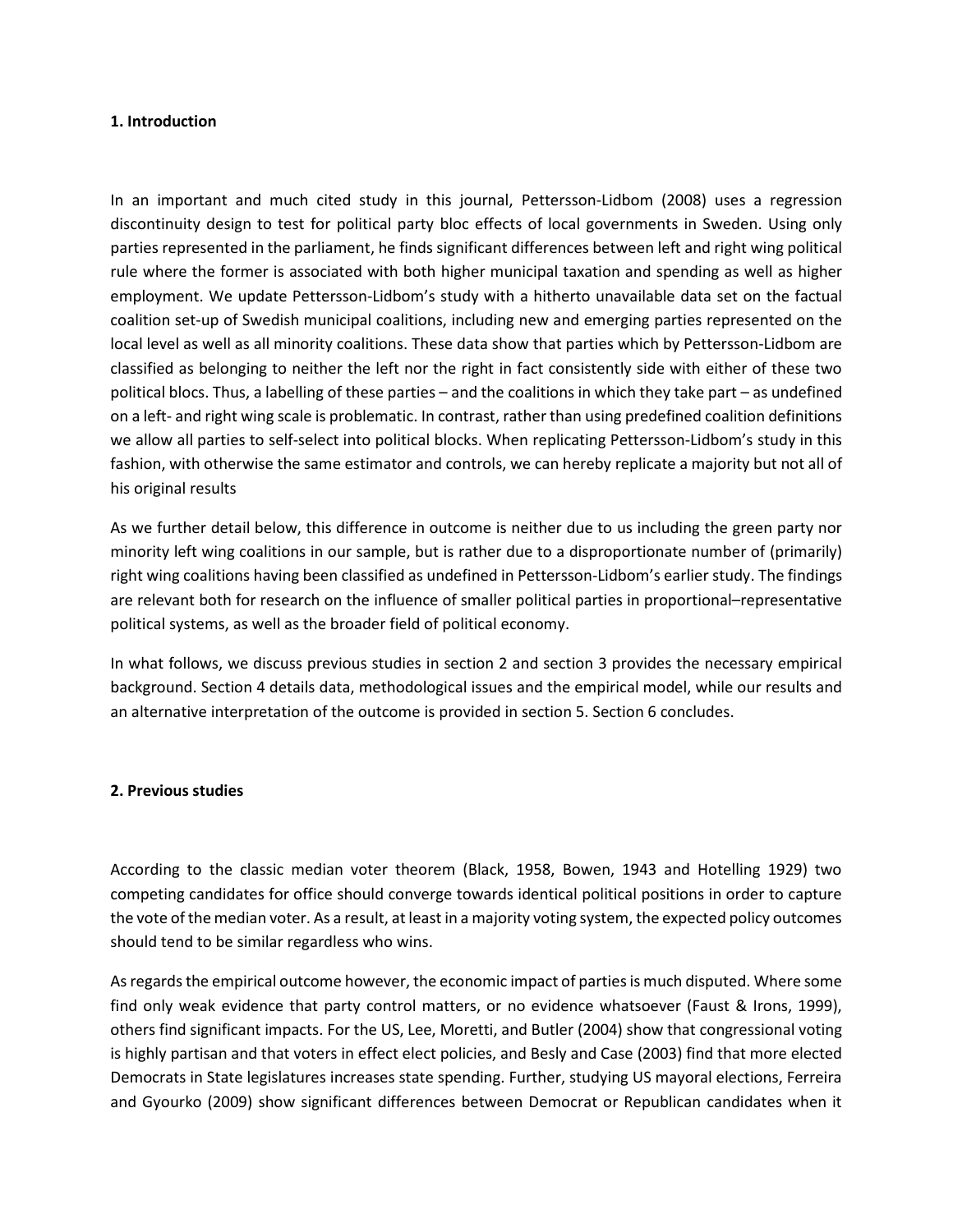comes to both level of spending and allocation of spending in US cities. For Sweden, Folke [\(2014\)](#page-9-3) also finds significant impacts of parties on specific policy areas, such as environmental and immigration policy.<sup>2</sup>

When the preferences of the voters are channelled through different parties in proportionaterepresentative electoral systems, or when more than two parties compete, the outcome is less clear (see for instance Person & al. [\(2007\)](#page-10-1) Lipset & Rokhan [\(1967\)](#page-9-4)). Mueller [\(2003, p. 300\)](#page-9-5) in his literature review found that the differences between proportionate-representative and majority electoral systems, when examining actual outcomes, were much smaller than what theory would imply.

The use of American elections as testing ground has also been a problem in the research on the median voter theorem, since it has limited the research to majority election systems with primaries. In this regard, Fiorina & al. [\(2005\)](#page-9-6) have argued that the use of primaries might push parties or candidates away from the median voter position. Since primaries are rarely used when selecting candidates in Swedish municipal elections (other than as a non-binding straw poll), the assumption would then be that policy convergence is likely to be even greater in a system like Sweden's, making Pettersson-Lidbom's study all the more interesting.

### **3. Empirical Background**

 $\overline{\phantom{a}}$ 

As highlighted by Pettersson-Lidbom (2008) as well as Lakomaa [\(2008\)](#page-9-7), where cross-country studies are mired with problems related to differences in electoral systems, election dates and the length of terms, Swedish municipalities can be regarded as an almost ideal testing ground for the problem at hand. The number of municipalities is large (approximately 290), elections are held on the same day and the municipalities all have the same electoral system (proportional representation without thresholds).<sup>3</sup>

Further, importantly for isolating causal effects, all municipalities have the same tax system and can only tax income from physical persons by way of a proportional tax (as opposed to legal persons like corporations), and these taxes are not deductible from income for the purpose of calculating tax liability at the national level. The ability of municipalities to borrow to finance current spending is also restricted, meaning that there is in principle a direct connection between municipal taxes and spending.

<sup>&</sup>lt;sup>2</sup> Previous studies have also found differences between national governments in that the election of more conservative governments are associated with a drop in inflation [\(Alesina, 1997;](#page-8-0) [Persson & Tabellini, 1999\)](#page-10-2). As municipal policy does not affect inflation they are of little direct relevance for this paper even though they show a party effect.

<sup>&</sup>lt;sup>3</sup> The modified Sainte-Lagüe method is used to allocate seats within the electoral districts, and in contrast to Swedish national elections, no seats ("utjämningsmandat") are used to even out the difference between the vote share and the share of seats allocated. This electoral system was first used in the 1973 elections and was not tampered with until 1994 when the terms were lengthened from three to four years.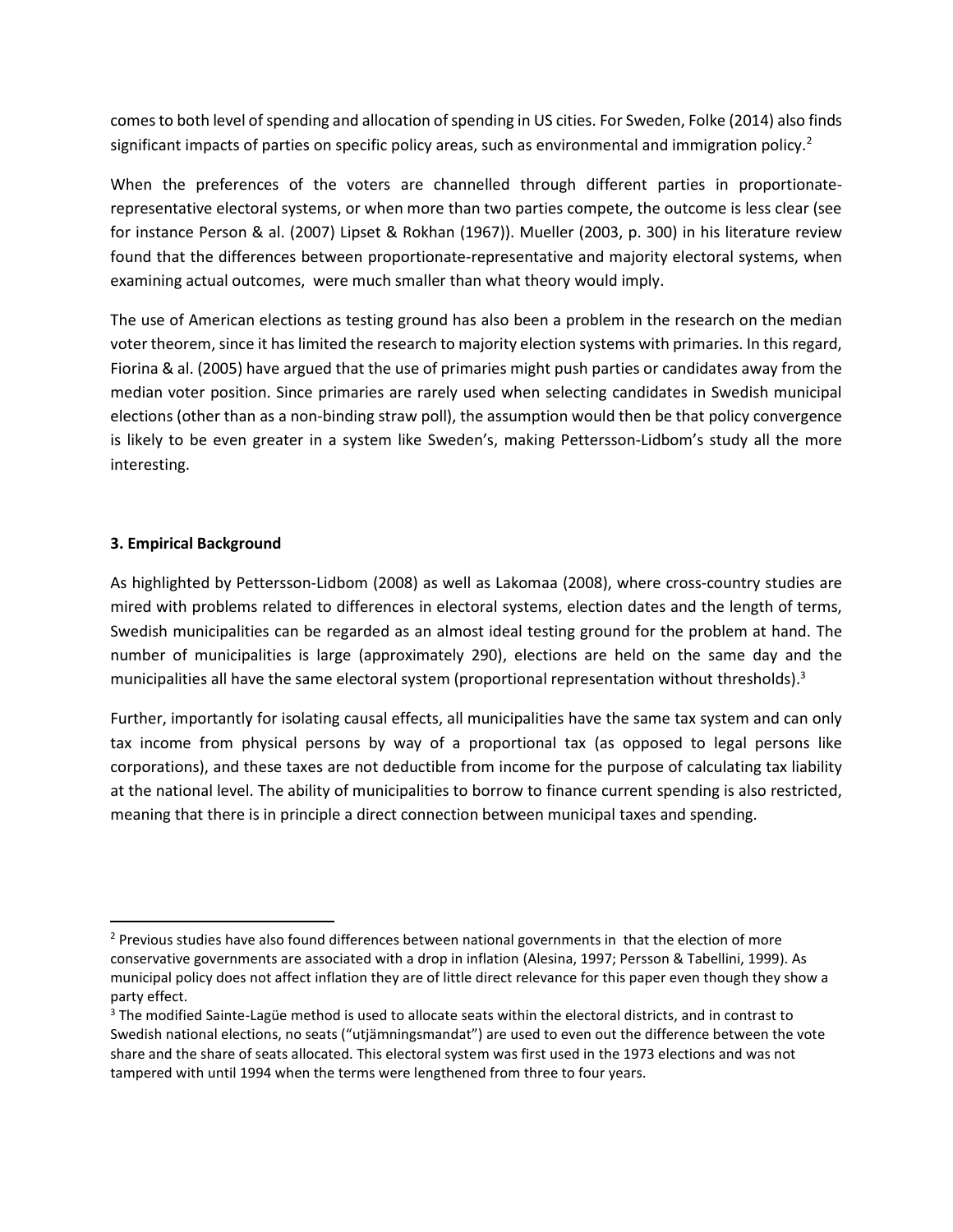These 290 municipalities also control a significant share of public spending, on average 20 percent of GDP, or about 40 percent of total public spending. This implies that municipal elections ought to be important to voters, and voter turnout for municipal elections is also high by international standards, above 70 per cent [\(Jackman & Miller, 1995;](#page-9-8) [Radcliff, 1992\)](#page-10-3).

Even though municipalities are to a considerable extent regulated as to what specific services they have to provide (up towards 80 percent of municipal activities are implementations of parliament decisions), in practice there is still much room for discretion as concerns the ambition and quality of these services. In addition, in areas such as traffic planning, zoning and cultural and leisure activities there is also a very large amount of municipal self-government.

Historically, the Swedish political system was relatively stable during a prolonged period. On the national level, apart from a few small socialist and communist parties that never won seats in parliament, no new parties emerged from the introduction of universal suffrage in 1921 and until 1988, when the Green Party was elected to parliament. This was then followed by the Christian Democrats and the New Democratic Party which were elected to parliament in the next election 1991.

On the municipal level the system also remained stable up until the second municipal reform (when municipalities were merged) in 1970, when local parties emerged in some municipalities. Since then however, the number of parties represented in municipal assemblies has increased on a large scale. These new parties can be said to roughly constitute four types: single-issue parties (for instance . parties that emerge in order for instance to stop the e.g. closure of a school to represent a specific group of citizens, such as Students, retirees); parties that represent a specific geographic part of a municipality (often advocating the secession of a part of a municipality they believe is neglected or exploited as a source of revenue for other parts of the municipality); so-called good government parties, advocating pragmatic solutions for the betterment of the entire municipality; and finally, national parties, i.e., parties with the ambition to eventually gain representation in the national parliament (for further discussion, see for instance Wörlund [\(1999\)](#page-10-4) or Johansson [\(2010\)](#page-9-9)).

During the period for which we have data, from 1973 to1994, three new parties win seats in parliament and also gain representation in many municipalities. Importantly, our data show that these new national parties, the Green, Christian Democratic and the New Democratic Party -, on the municipal level - always sided with either the left or the right: The Green Party supported left-wing coalitions and the two latter parties supported centre-right coalitions. This despite the fact that both the Green Party and the Christian Democrats at least initially described themselves as non-aligned or cross partisan. Also, the New Democratic Party, although usually categorised as a right-wing populist party, did rhetorically always try to portray itself as cross-partisan.

Finally, as regards local parties during the equivalent time period, our data show that all non-national parties (regardless of type) almost exclusively support the centre-right when included in ruling coalitions.<sup>4</sup>

 $\overline{a}$ 

<sup>4</sup> The exceptions are some small communist parties (KFML, KPML(r), APK and SKP) that managed to get seats in a few municipal assemblies, mainly in Northern Sweden and Gothenburg. However, these extreme left parties have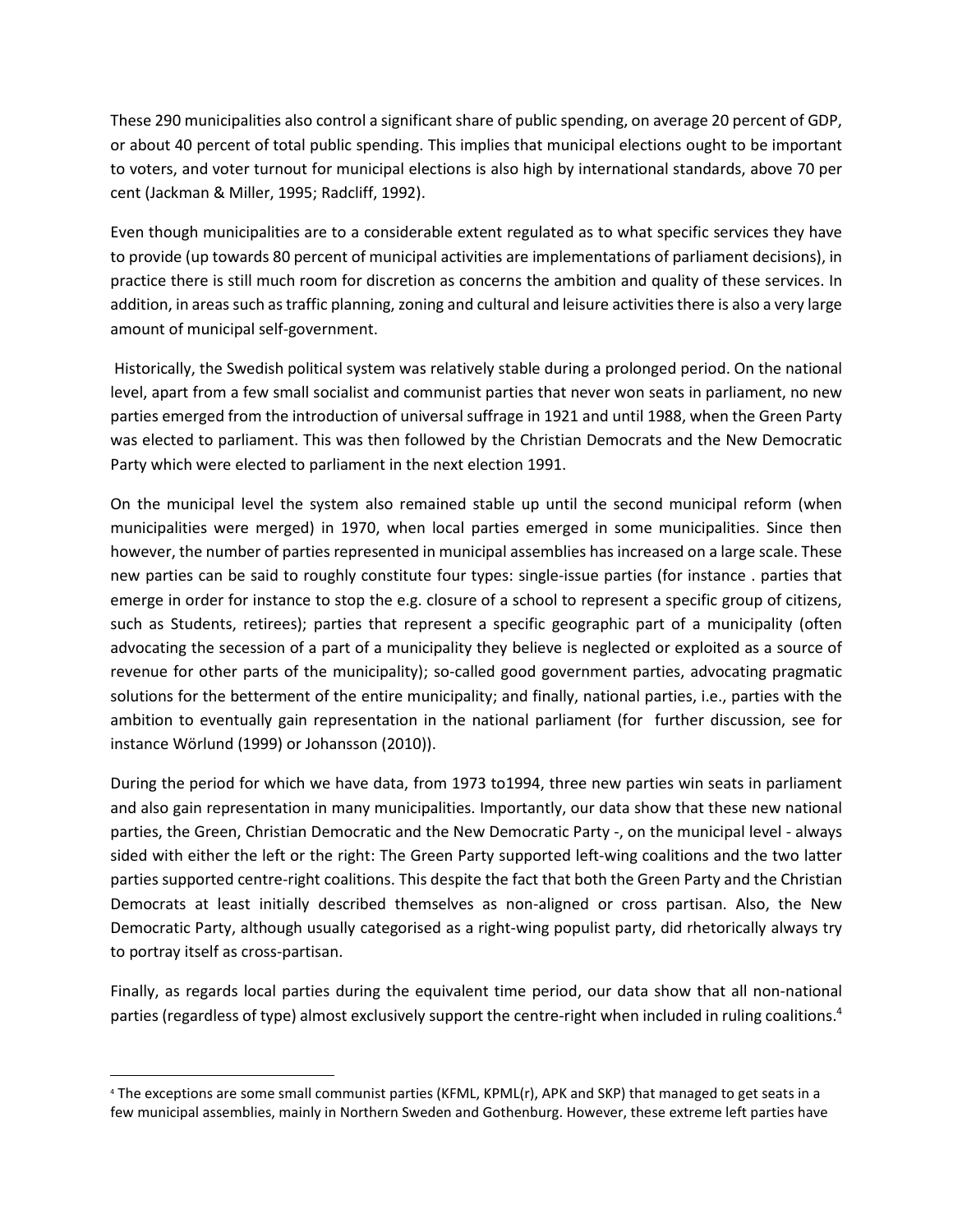A possible explanation for this is that most of these parties were formed by former members of centreright parties. The Social Democratic Party on the other hand, which is the single larger party on the left during the studied time period, seem to have been much more apt to retain oppositional or disillusioned party members or voters.<sup>5</sup>

## **4. Data, methodological issues and empirical model**

 $\overline{\phantom{a}}$ 

The data used in the following come from two sources. All our panel data on spending, taxes and employment, as well as various municipality characteristics used as controls, stem from Pettersson-Lidbom (2008). This insures that our differing outcomes are not due to differences in either variable definitions or data sources for our dependent and independent control variables. However, where Pettersson-Lidbom uses municipality level vote share data to designate a governing coalition as either left or right wing, we instead use data showing the actual parties included in all governing coalitions 1973-1994. <sup>6</sup> These register data in turn have been assembled from non-electronic sources (registry books) from Statistics Sweden and have previously been used in Lakomaa [\(2008\)](#page-9-7).

This unique data set has allowed us to expand upon what constitutes a left and right wing coalition and move beyond any pre-conceived assumptions in this regard. In Pettersson-Lidbom (2008), municipal coalitions are defined as being more or less equivalent to those on the national level, i.e., as being composed of either the Social Democratic Party and the Left Party, or the four to five parties making up a centre-right coalition; the Moderate-, Liberal-, Centre-, Christian Democrat- and New Democratic Party. When either of these political blocs (as defined above) receives more than 50 percent of the vote they are assigned accordingly. If neither bloc reaches 50 percent the municipality is coded as undefined.

In contrast, we allow all parties to self-select (or define themselves) by analysing what actual coalitions they choose to be part of and who they align themselves with. We can hereby both take into account municipalities where the left or right block governed in coalition with one or more additional parties (The Green Party or local parties), as well as all cases where they were governed by a coalition of fewer parties than what constituted a political bloc on the national level.<sup>7</sup> Doing so has eliminated all previously undefined cases, constituting some 20 percent of the population in Pettersson-Lidbom's study.

only been elected to municipalities with strong left-bloc majorities and thus have never had more than negligible impact on policy [\(Wörlund, 1999\)](#page-10-4).

<sup>&</sup>lt;sup>5</sup> The local parties that represent a specific geographic part of a municipality (for example Samling för Sigtuna, Tungelstapartiet or Nykvarnspartiet) have for instance often been formed as a reaction within centre-right parties, since these parties have often been anti-secession due to a fear of never being able to win majority support in a municipality if a certain part seceded. This might imply both that the voters of secessionist parties to a greater extent come from the centre-right and that established centre-right parties are more accommodative in order to retain support from all parts of the municipality. On the emergence on local parties in Sweden see [\(Demker &](#page-9-10)  [Svåsand, 2005;](#page-9-10) [Gidlund, 1978;](#page-9-11) [Hallin, 1990;](#page-9-12) [Johansson, 2010;](#page-9-9) [Johansson, Nilsson, & Strömberg, 2001;](#page-9-13) [Wörlund,](#page-10-4)  [1999\)](#page-10-4).

<sup>6</sup> According to the law governing municipalities, the seats in committees cannot be reassigned during the electoral period, regardless of majority changes (e.g. as a result of defections from one party to another). Therefore, the coalition behind the chairman of the municipal boards a good indicator of the majority on the Election Day.

 $7$  This situation may occur in cases when e.g. the Social Democratic Party alone is larger than the four centre-right parties and is close to having a majority of the seats, but then decides not to include the Communist/Left Party in a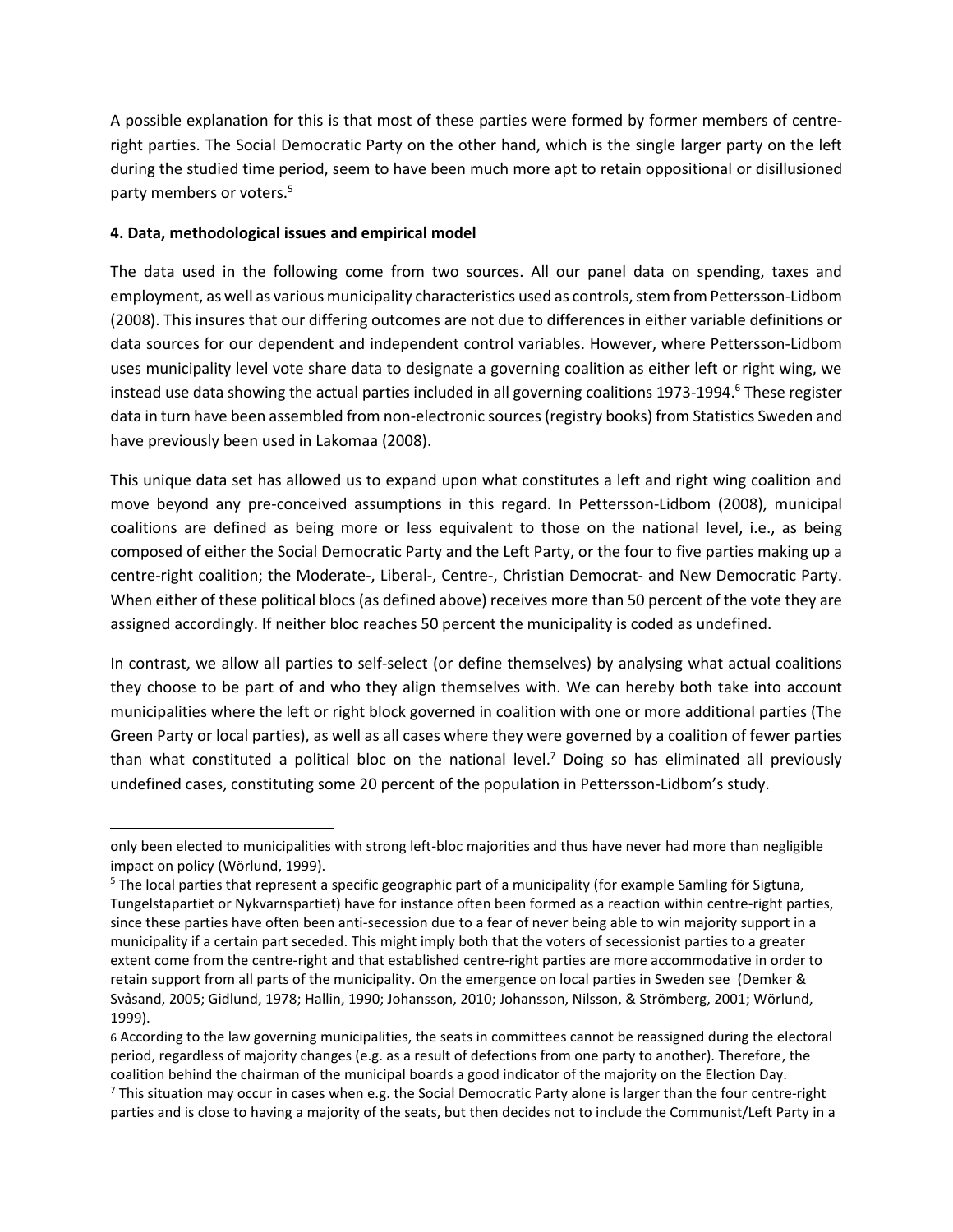A few words should also be said about the Swedish Green Party and their bloc-party alignment. Out of the three new parties that win seats in the national parliament during our studied time period, Pettersson-Lidbom includes the Christian Democratic Party and New Democratic Party in defining a right-wing coalition. Notably, he treats the Green Party as a party independent of the left and right blocks and therefore excludes them from his definition of a left-wing coalition. How to define the Green Party is however a matter of debate. Svaleryd & Vlachos [\(2009\)](#page-10-5) treat the party as left while Folke [\(2011\)](#page-9-14) follows Pettersson-Lidbom's definition, arguing that this is motivated by the party's co-operation with centre-right parties *after* 1994. In this regard, our data clearly speaks in favour of the approach taken by Svaleryd & Vlachos; during our studied time-period, the Green Party was in constant alignment with the left and was never included in coalitions that did not also include the Social Democrats. We can also note that treating them as undefined is somewhat inconsequential as regards the designation of the Centre Party as belonging to the right, since after 1994 the Centre Party at times also cooperated "across the aisle" with the Social Democratic Party.<sup>8</sup>

Apart from these distinctions, our data and choice of estimator are as in Pettersson-Lidbom (2008). Formally, these regression models can be described as

$$
Y_{it} = \mu_i + \lambda_i + \pi T_{it} + f(\text{Left vote share})\phi + \nu_{it}.
$$

 $Y_{it}$  is here the economic outcome; either per capita spending, employment and unemployment, taxes or government employees per capita, for municipality *i* in time period *t*. µ is a fixed effect for each municipality,  $\lambda_i$  is a time fix-effect and  $T_{it}$  is the treatment indicator taking the value of one (1) for left wing local governments and zero otherwise. Further, *f*(*Left vote share)* is a control function, some lowerorder polynomial of left vote share, and  $v_{it}$  is the error term. As in Pettersson Lidbom (2008), the party effect, *π*, is our parameter of main interest, measuring the difference in outcome for left and right-wing local government coalitions.

#### **4. New Empirical Results**

 $\overline{\phantom{a}}$ 

First, as comparison and as to show that our differing outcomes are not driven by us using an entirely different data set, we replicate in Table 1 Pettersson-Lidbom's tests as concerns fiscal policy differences between left and right wing coalitions (Table 7 in his original paper). Basically, all coefficient estimates are the same as in Pettersson-Lidbom's original article except that our levels of significance are somewhat

coalition since they assume they can count on them either voting with the Social Democrats or abstain, before voting with the centre-right.

<sup>&</sup>lt;sup>8</sup> Lastly, of relevance is also that polls indicate Swedish voters themselves as perceiving the Greens as a party of the left (Statistics Sweden, 1982-2002). Gilljam & Oscarsson [\(1996\)](#page-9-15), studying elections after 1985 and using polling data where the voters define themselves on a right-left scale, also positions the voters of the Green party clearly to the left.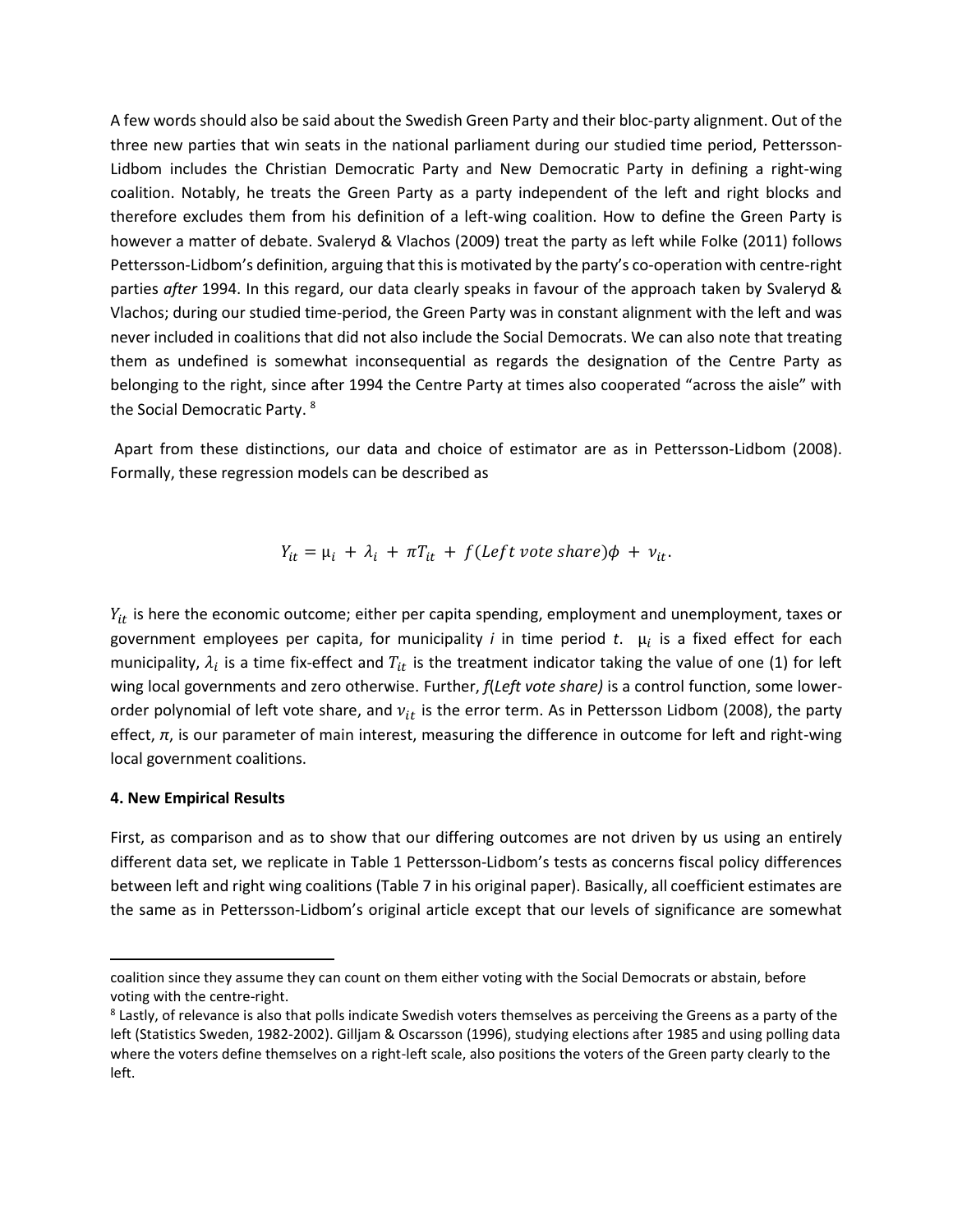lower - in 19 out his 43 significant estimates at the 90<sup>th</sup> to 99<sup>th</sup> percent level of significance. This is somewhat perplexing as we are using the exact same estimator and data as in Pettersson-Lidbom's article, and we can only explain this as perhaps due to us using a later version of Stata as compared to the original data runs.

## (TABLE 1 ABOUT HERE)

Table 2 in turn shows results using the same estimator, but with left and right wing rule as well as left vote share now based on our expanded definition of coalitions. As mentioned, in these data runs we have no undefined governments (312 in Pettersson-Lidbom's article) but instead 119 and 193 more left- and rightwing wing coalitions , respectively (see Table 4). In about half of Pettersson-Lidbom's original significant estimates, in 24 out of 43, we are hereby able to discern a somewhat stronger effect of left-wing rule. These slightly stronger effects are primarily related to spending, such as total and current spending per capita and spending as a share of income (rows no. 1, 3 and 4), as well as total revenues and to some extent total revenues as a share of income (rows no. 5 and 6). In 11 of the original significant estimates – with no discernible pattern – we on the other hand find a somewhat weaker effect, whereas the rest of the estimates are about the same. When replicating the tests for fiscal policy in this fashion, contrary to Pettersson-Lidbom's results we are however not able to find any effect whatsoever on the proportional income tax rate (row no. 7).

Turning to Table 3, showing tests for party coalition effects on economic policies (i.e. the unemployment rate and the number of government employees per capita), where Petterson-Lidbom's original estimates were positive and highly significant all through models 1-7¸ we cannot reproduce Pettersson-Lidbom's original results for the number of government employees per capita. In line with his original estimates however, we find no evidence of any effects on the unemployment rate.

#### (TABLE 2 AND TABLE 3 ABOUT HERE)

To what extent are these differences in outcomes driven by either *a)* that our definition of a left wing majority also includes the Green party, or *b)* that we also include minority left wing governments, i.e. all cases where municipalities were governed by a coalition of fewer parties than what constituted a political bloc on the national level? A possibility is of course either that the Green party had a different agenda in terms economic policies, or that minority local governments had to be sufficiently more accommodative towards opposition parties so as to blur any ideological policy differences. In Tables A1 and A2 (see appendix), we therefor show outcomes where we test for party bloc effects on fiscal and economic policy, excluding all coalitions including the green party as well as all minority left wing coalitions. These two types of coalitions are instead controlled for by means of two dichotomous variables, much in the same manner as Pettersson-Lidbom includes a dummy for his undefined coalitions.

As is shown in Table A1, our estimates here indicate that hardly any of our differing outcomes can be linked to us including the greens and minority left wing coalitions. Overall, the treatment effects are largely the same as shown previously in Table 2, with a green coalition effect only discernible in two out of a total of 49 possible point estimates (a small negative effect in two of the models on current spending per capita), and a negligible positive effect of minority coalitions as regards three models of the income tax rate.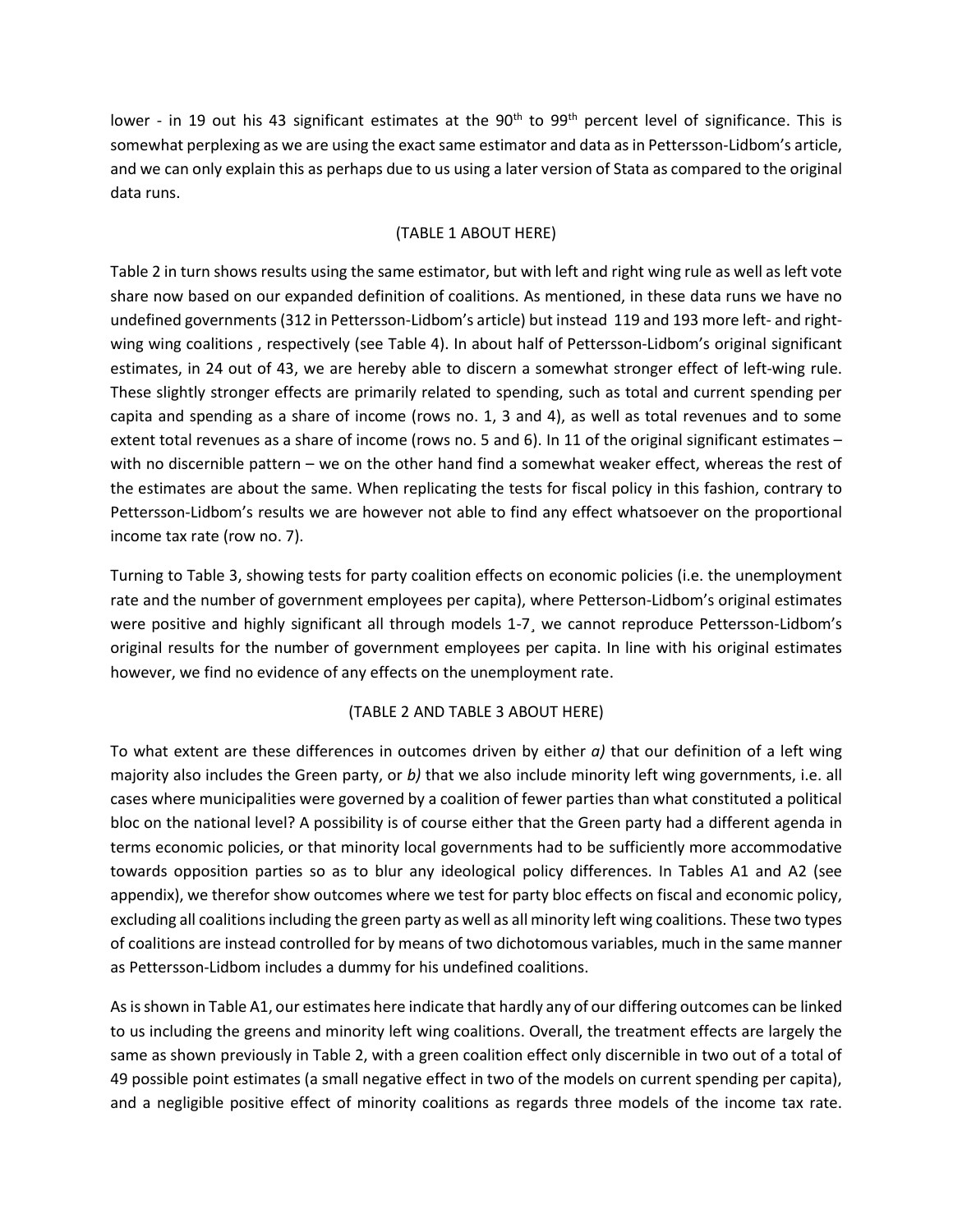Further, as seen in Table A2, our inclusion of these two types of coalitions is also not what seems to be behind our differing outcomes as regards the number of government employees per capita.

Instead, our differing outcomes are likely due to the fact that there is a party bloc bias in the previously undefined cases in Pettersson-Lidbom's study. As highlighted in Table 4, out of the total number of election outcomes that Pettersson-Lidbom considers as undefined on a political left and right scale (312 in total), only 119 constitute left majority coalitions, the equivalent of around 40 percent of the undefined cases. Not including smaller parties in defining coalitions thus leads to a systemic bias towards excluding centreright coalitions from the sample. This in turn leads to somewhat skewed results; whereas the effect of leftwing rule is actually somewhat stronger using an expanded definition of left and right wing coalitions, the effects are not at all traceable as regards two of Pettersson-Lidbom's original fiscal and economic policy models, the proportional income tax rate and government employees per capita.

## (TABLE 4 ABOUT HERE)

### **5. Discussion and Concluding Remarks**

The alternative estimations presented above show that, in the Swedish case and for this specific time period, there is still relatively strong support for the contention that left and right wing party differences in economic outcomes can be traced on the municipal level. Our results, based on actual coalition data rather then vote shares, confirm Petterson-Lidbom's findings on a positive left wing party-bloc effect on different measures of spending as well as revenue (rows 1-6, in Table 2). In contrast to Petterson-Lidbom, however, we are not able to find any significant difference between left and right coalitions as regards the tax level and government employees per capita (see row 7 in Table 2, and row 2 in Table 3, respectively).

As we are able to show that these differing outcomes cannot be seen as an effect of including either the green party nor minority left-wing coalitions in our sample, the only possible conclusion is that Pettersson-Lidbom's earlier findings in this regard depends upon excluding a relatively large share of the centre-right coalitions. In other words, previous results are valid only when excluding new and emerging parties from the equation, parties that with the exception of the Green party have always sided with the right. But as we have argued above, the question is then to what extent the more limited definition of a right and left wing coalition is better suited to address the theoretical problem at hand.

#### **References**

<span id="page-8-0"></span>Alesina, A. (1997). *Political cycles and the macroeconomy*: MIT press.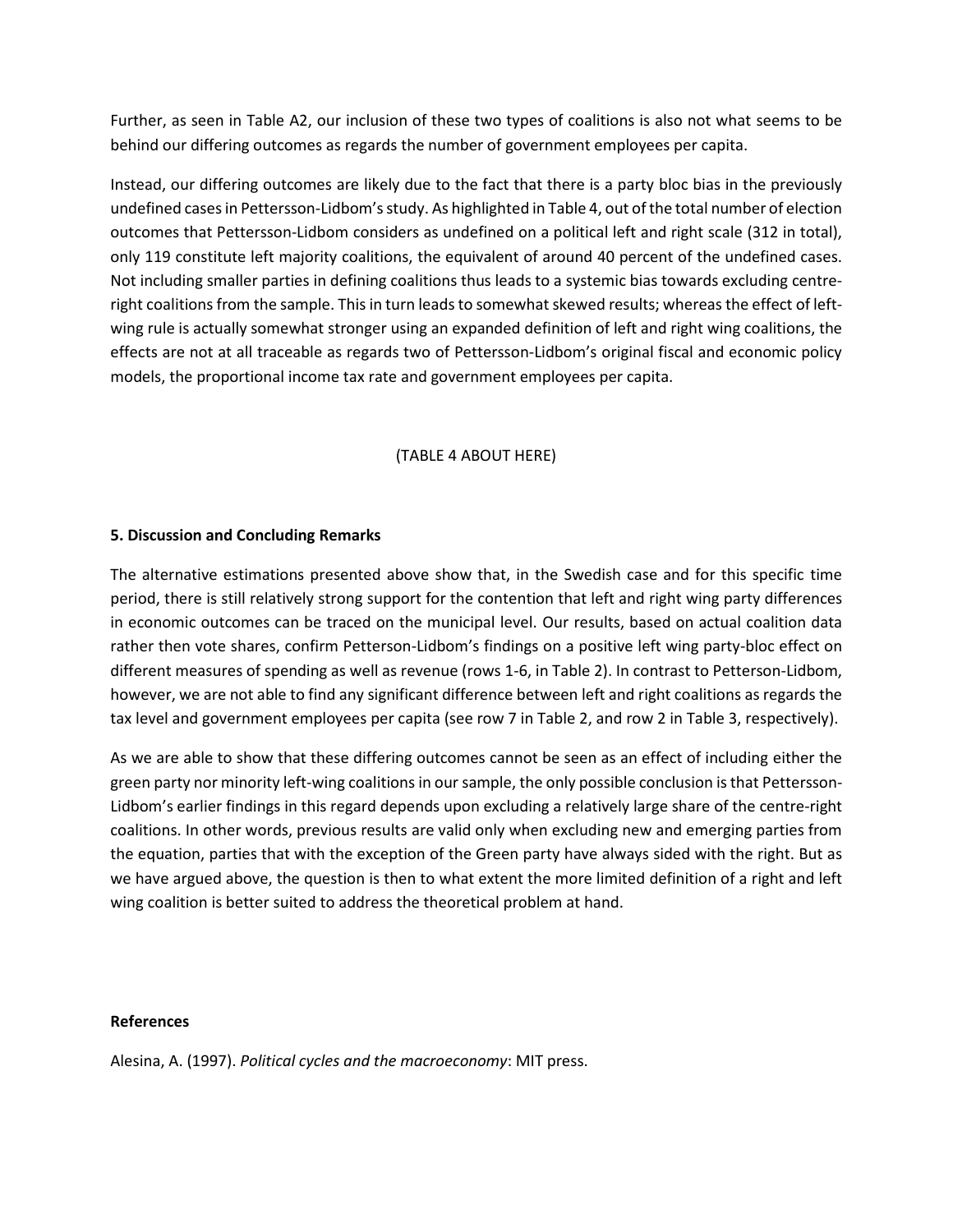<span id="page-9-1"></span>Besley, T., & Case, A. (2003). Political Institutions and Policy Choices: Evidence from the United States. *Journal of Economic Literature, 41*(1), 7-73.

<span id="page-9-10"></span>Demker, M., & Svåsand, L. (2005). *Partiernas århundrade : fempartimodellens uppgång och fall i Norge och Sverige*. Stockholm: Santérus.

<span id="page-9-2"></span>Ferreira, F., & Gyourko, J. (2009). Do Political Parties Matter? Evidence from U.S. Cities. *The Quarterly Journal of Economics, 124*(1), 399-422. doi: 10.1162/qjec.2009.124.1.399

<span id="page-9-6"></span>Fiorina, M. P., Abrams, S. J., & Pope, J. C. (2005). *Culture war? The Myth of a Polarized America*. New York: Pearson Longman

<span id="page-9-14"></span>Folke, O. (2011). Shades of brown and green: Party effects in proportional election systems. *Unpublished manuscript, Columbia University*.

<span id="page-9-3"></span>Folke, O. (2014). Shades of brown and green: Party effects in proportional election systems. *Journal of the European Economic Association, Forthcoming*.

<span id="page-9-11"></span>Gidlund, J. (1978). *Aktionsgrupper och lokala partier : temporära politiska organisationer i Sverige 1965- 1975 = [Action groups and local parties] : [temporary political organisations in Sweden 1965-1975]*. Lund: LiberLäromedel/Gleerup.

<span id="page-9-15"></span>Gilljam, M., & Oscarsson, H. (1996). Mapping the Nordic party space. *Scandinavian Political Studies, 19*(1), 25-44.

<span id="page-9-12"></span>Hallin, B. (1990). *I skuggan av de stora : de mindre partiernas villkor i kommunalpolitiken : rapport till 1988 års kommunallagskommitté*. Stockholm: Allmänna förl.

<span id="page-9-8"></span>Jackman, R. W., & Miller, R. A. (1995). Voter Turnout in the Industrial Democracies during the 1980s. *Comparative Political Studies, 27*(4), 467-492. doi: 10.1177/0010414095027004001

<span id="page-9-9"></span>Johansson, F. (2010). *Kommunvalet 2006 : väljare och partier i den lokala demokratin*. Göteborg: Centrum för forskning om offentlig sektor, (CEFOS) :.

<span id="page-9-13"></span>Johansson, F., Nilsson, L., & Strömberg, L. (2001). *Kommunal demokrati under fyra decennier*. Malmö: Liber.

<span id="page-9-7"></span>Lakomaa, E. (2008). *The economic psychology of the welfare state*. Stockholm: Economic Research Institute, Stockholm School of Economics (EFI).

<span id="page-9-0"></span>Lee, D. S., Moretti, E., & Butler, M. J. (2004). Do Voters Affect or Elect Policies? Evidence from the U. S. House. *The Quarterly Journal of Economics, 119*(3), 807-859. doi: 10.1162/0033553041502153

<span id="page-9-4"></span>Lipset, S. M., & Rokkan, S. (1967). Cleavage structures, party systems, and voter alignments: an introduction.

<span id="page-9-5"></span>Mueller, D. C. (2003). *Public choice III*. New York: Cambridge University Press.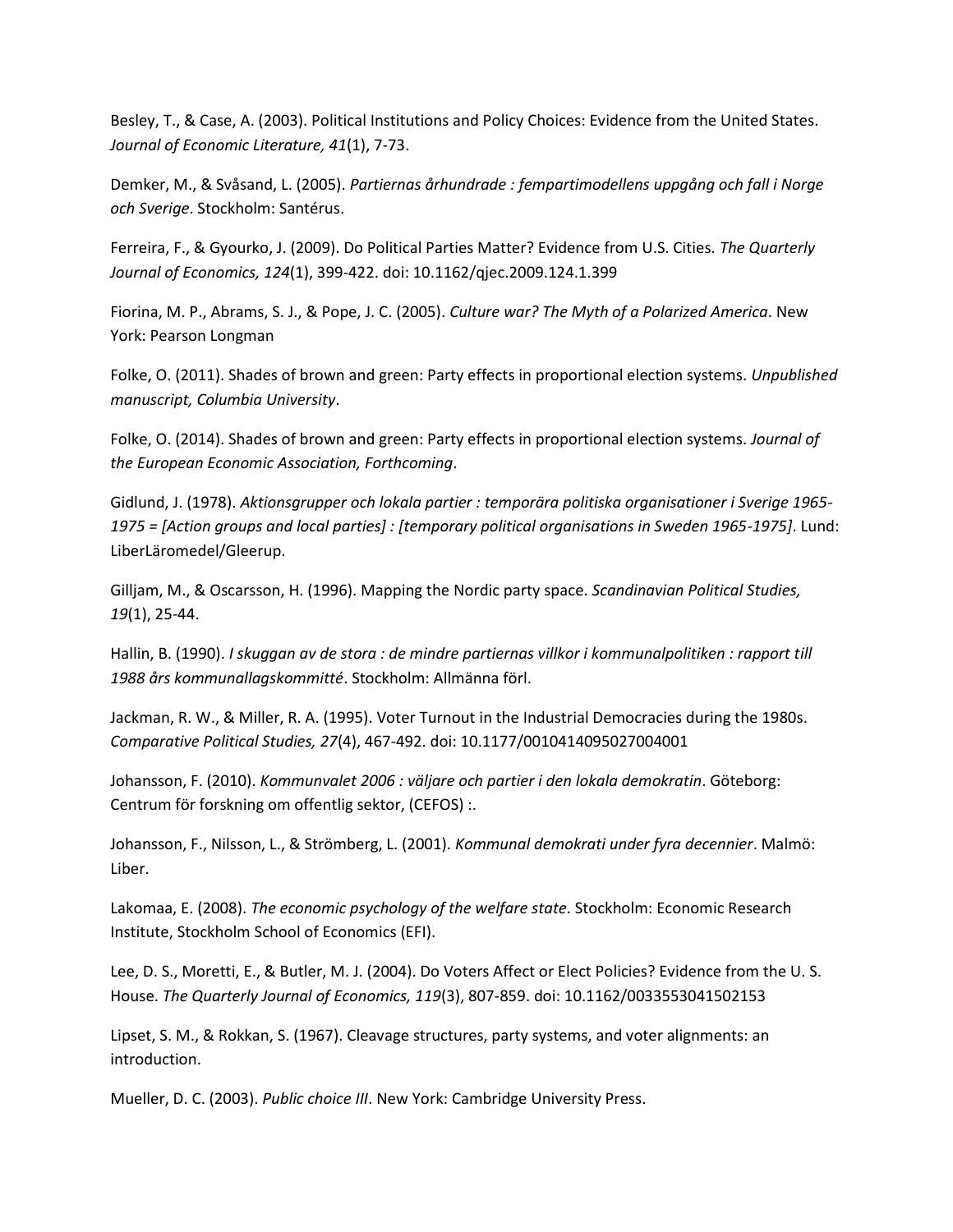<span id="page-10-1"></span>Persson, T., Roland, G., & Tabellini, G. (2007). Electoral rules and government spending in parliamentary democracies. *Quarterly Journal of Political Science, 2*(2), 155-188.

<span id="page-10-2"></span>Persson, T., & Tabellini, G. (1999). Political economics and macroeconomic policy (Vol. 1, pp. 1397-1482): Elsevier.

<span id="page-10-0"></span>Pettersson-Lidbom, P. (2008). Do Parties Matter for Economic Outcomes? A Regression-Discontinuity Approach. *Journal of the European Economic Association, 6*(5), 1037-1056.

<span id="page-10-3"></span>Radcliff, B. (1992). The Welfare State, Turnout, and the Economy: A Comparative Analysis. *American Political Science Review, 86*(02), 444-454.

<span id="page-10-5"></span>Svaleryd, H., & Vlachos, J. (2009). Political rents in a non-corrupt democracy. *Journal of Public Economics, 93*(3–4), 355-372.

<span id="page-10-4"></span>Wörlund, I. (1999). Lokala partier i Sverige. *Kommunal ekonomi och politik, 3:3*(September), 51-62.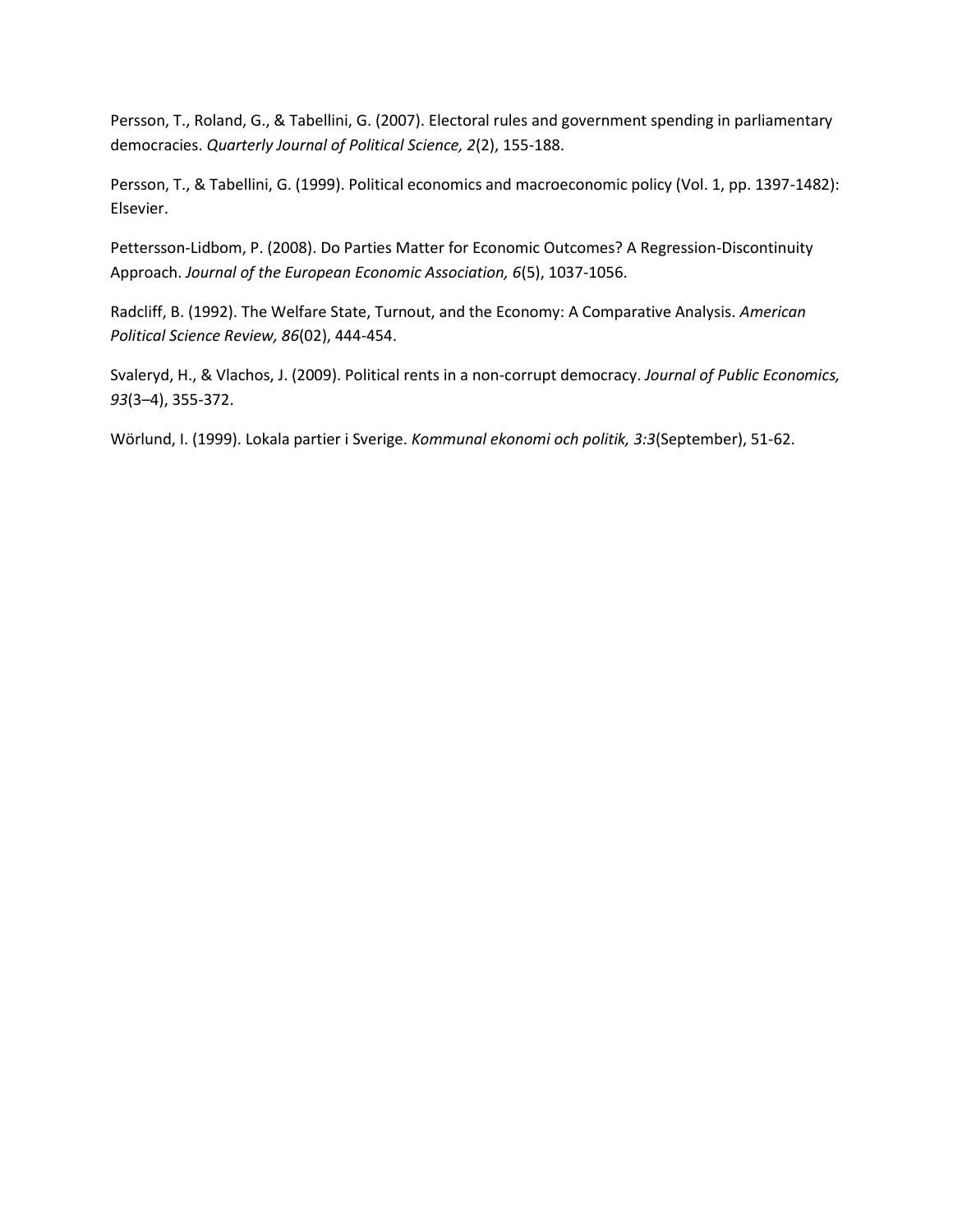|                                           | 1                               | 2                               | 3                               | $\overline{4}$                  | 5                           | 6                               | $\overline{7}$                  |
|-------------------------------------------|---------------------------------|---------------------------------|---------------------------------|---------------------------------|-----------------------------|---------------------------------|---------------------------------|
| Log (Total spending per capita)           | $0.024**$                       | $0.027**$                       | $0.023**$                       | $0.021*$                        | 0.024                       | $0.020*$                        | $0.021*$                        |
| Log (Total spending as a share of income) | (0.011)<br>$0.021*$             | (0.011)<br>$0.025**$            | (0.012)<br>$0.024**$            | (0.012)<br>$0.025**$            | (0.015)<br>0.034            | (0.010)<br>$0.021**$            | (0.011)<br>$0.024**$            |
| Log (Current spending per capita)         | (0.012)<br>$0.024**$<br>(0.012) | (0.012)<br>$0.027**$<br>(0.011) | (0.012)<br>$0.027**$<br>(0.012) | (0.013)<br>$0.026**$<br>(0.012) | (0.021)<br>0.019<br>(0.016) | (0.010)<br>$0.025**$<br>(0.011) | (0.011)<br>$0.026**$            |
| Log (Current spending as a share of inc.) | $0.022*$<br>(0.013)             | $0.025**$<br>(0.013)            | $0.028**$<br>(0.013)            | $0.030**$<br>(0.013)            | 0.029<br>(0.024)            | $0.026**$<br>(0.011)            | (0.012)<br>$0.029**$<br>(0.012) |
| Log (Total revenues per capita)           | $0.024**$<br>(0.010)            | $0.027***$<br>(0.010)           | $0.019*$<br>(0.011)             | 0.017<br>(0.011)                | 0.015<br>(0.016)            | $0.017*$<br>(0.010)             | 0.014<br>(0.010)                |
| Log (Total revenues as a share of income) | $0.021*$<br>(0.011)             | $0.025**$<br>(0.011)            | $0.020*$<br>(0.011)             | $0.021*$<br>(0.012)             | 0.025<br>(0.023)            | $0.018*$<br>(0.009)             | $0.017*$<br>(0.010)             |
| Log (Proportional income tax rate)        | $0.012***$<br>(0.004)           | $0.013***$<br>(0.004)           | $0.012***$<br>(0.005)           | $0.013***$<br>(0.004)           | 0.011<br>(0.011)            | $0.013***$<br>(0.004)           | $0.014***$<br>(0.004)           |
| Sample                                    | Full                            | Full                            | Full                            | Full                            | $\pm 2$                     | Full                            | Full                            |
| Left vote share polynominal<br>Controls   | First<br>N <sub>o</sub>         | Second<br>N <sub>o</sub>        | Third<br>N <sub>o</sub>         | Fourth<br>N <sub>o</sub>        | None<br>N <sub>o</sub>      | Fourth<br>Yes                   | Fourth×time<br>Yes              |

**Table 1**. Party effect: Fiscal policies (replication of Pettersson-Lidbom's Table 7)

Robust standard errors in parentheses

\*\*\* p<0.01, \*\* p<0.05, \* p<0.1

Note: As in Pettersson-Lidbom's original paper, standard errors clustered at the local government's term in office level are within parentheses. Each entry is a separate regression. All regressions also include, but not reported, municipality-specific effects and time effects. The full sample includes 5,913 observations. The  $\pm 2$  sample include all observations that are in the range of [48, 52] of the left vote share and there are 852 such observations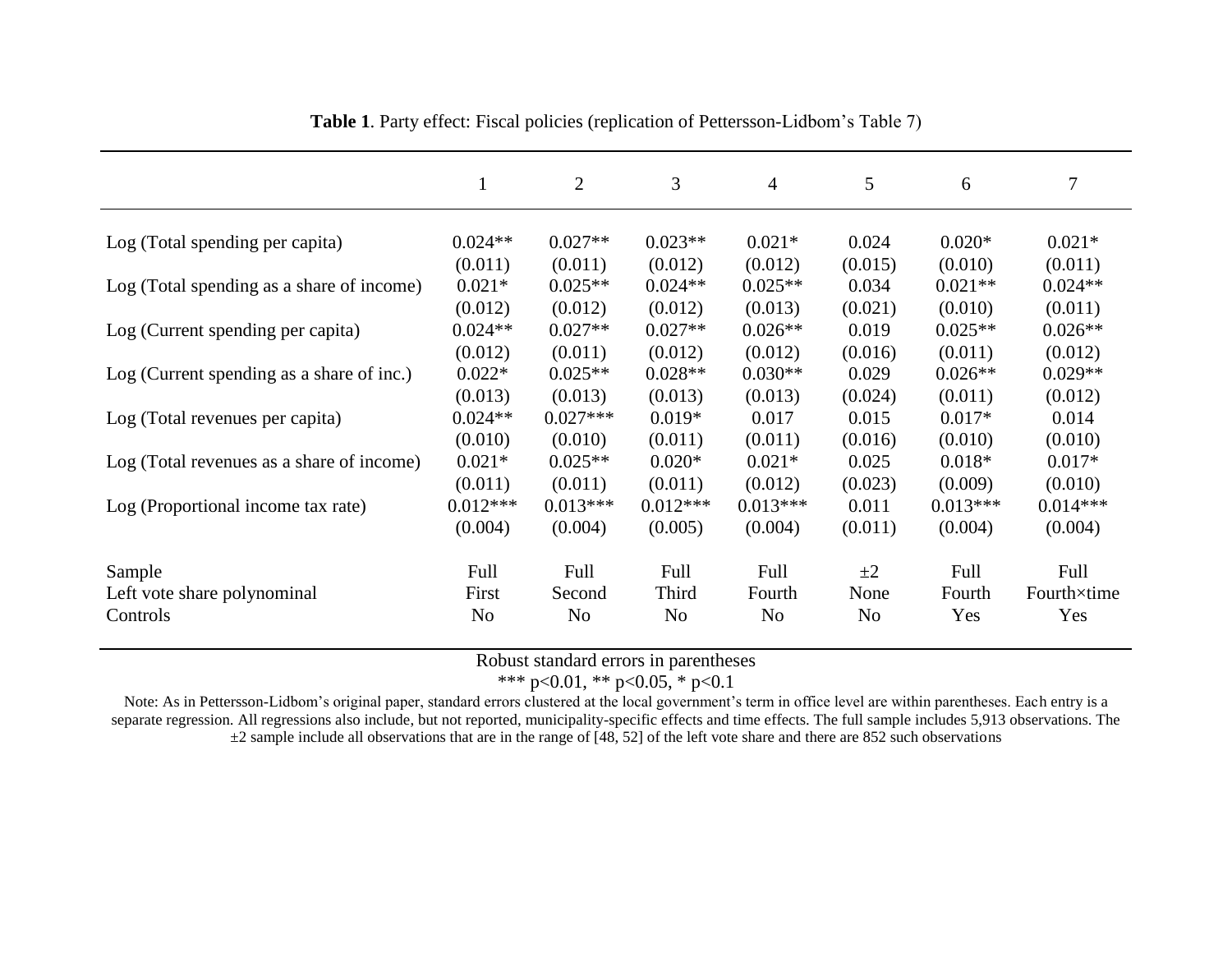|                                           |                | $\overline{2}$ | $\mathfrak{Z}$ | 4              | 5              | 6          | 7           |
|-------------------------------------------|----------------|----------------|----------------|----------------|----------------|------------|-------------|
| Log (Total spending per capita)           | $0.023**$      | $0.028***$     | $0.033***$     | $0.035***$     | 0.008          | $0.035***$ | $0.019*$    |
|                                           | (0.011)        | (0.011)        | (0.011)        | (0.011)        | (0.011)        | (0.010)    | (0.010)     |
| Log (Total spending as a share of income) | $0.018*$       | $0.023**$      | $0.028**$      | $0.031***$     | 0.012          | $0.033***$ | $0.017*$    |
|                                           | (0.011)        | (0.011)        | (0.011)        | (0.011)        | (0.013)        | (0.010)    | (0.010)     |
| Log (Current spending per capita)         | $0.027**$      | $0.032***$     | $0.039***$     | $0.041***$     | $0.026*$       | $0.042***$ | $0.029***$  |
|                                           | (0.011)        | (0.011)        | (0.011)        | (0.011)        | (0.014)        | (0.011)    | (0.011)     |
| Log (Current spending as a share of inc.) | $0.022**$      | $0.027**$      | $0.034***$     | $0.037***$     | $0.030**$      | $0.039***$ | $0.027**$   |
|                                           | (0.011)        | (0.011)        | (0.011)        | (0.011)        | (0.014)        | (0.011)    | (0.011)     |
| Log (Total revenues per capita)           | $0.026**$      | $0.031***$     | $0.033***$     | $0.034***$     | 0.009          | $0.035***$ | $0.020*$    |
|                                           | (0.011)        | (0.011)        | (0.011)        | (0.011)        | (0.012)        | (0.011)    | (0.010)     |
| Log (Total revenues as a share of income) | $0.021*$       | $0.026**$      | $0.028**$      | $0.030***$     | 0.013          | $0.033***$ | $0.018*$    |
|                                           | (0.011)        | (0.011)        | (0.011)        | (0.011)        | (0.013)        | (0.010)    | (0.010)     |
| Log (Proportional income tax rate)        | 0.001          | 0.002          | 0.002          | 0.002          | 0.002          | 0.003      | $-0.000$    |
|                                           | (0.003)        | (0.003)        | (0.003)        | (0.003)        | (0.004)        | (0.003)    | (0.003)     |
| Sample                                    | Full           | Full           | Full           | Full           | $\pm 2$        | Full       | Full        |
| Left vote share polynominal               | First          | Second         | Third          | Fourth         | None           | Fourth     | Fourth×time |
| Controls                                  | N <sub>o</sub> | N <sub>0</sub> | N <sub>o</sub> | N <sub>0</sub> | N <sub>0</sub> | Yes        | Yes         |

**Table 2**. Party effect: Fiscal policies (reproduction of Pettersson-Lidbom's Table 7), with our treatment variable and vote share data

Robust standard errors in parentheses

\*\*\* p<0.01, \*\* p<0.05, \* p<0.1

Note: As in Pettersson-Lidbom's original paper, standard errors clustered at the local government's term in office level are within parentheses. Each entry is a separate regression. All regressions also include, but not reported, municipality-specific effects and time effects. The full sample includes 5,913 observations. The  $\pm$ 2 sample include all observations that are in the range of [48, 52] of the left vote share and there are 852 such observations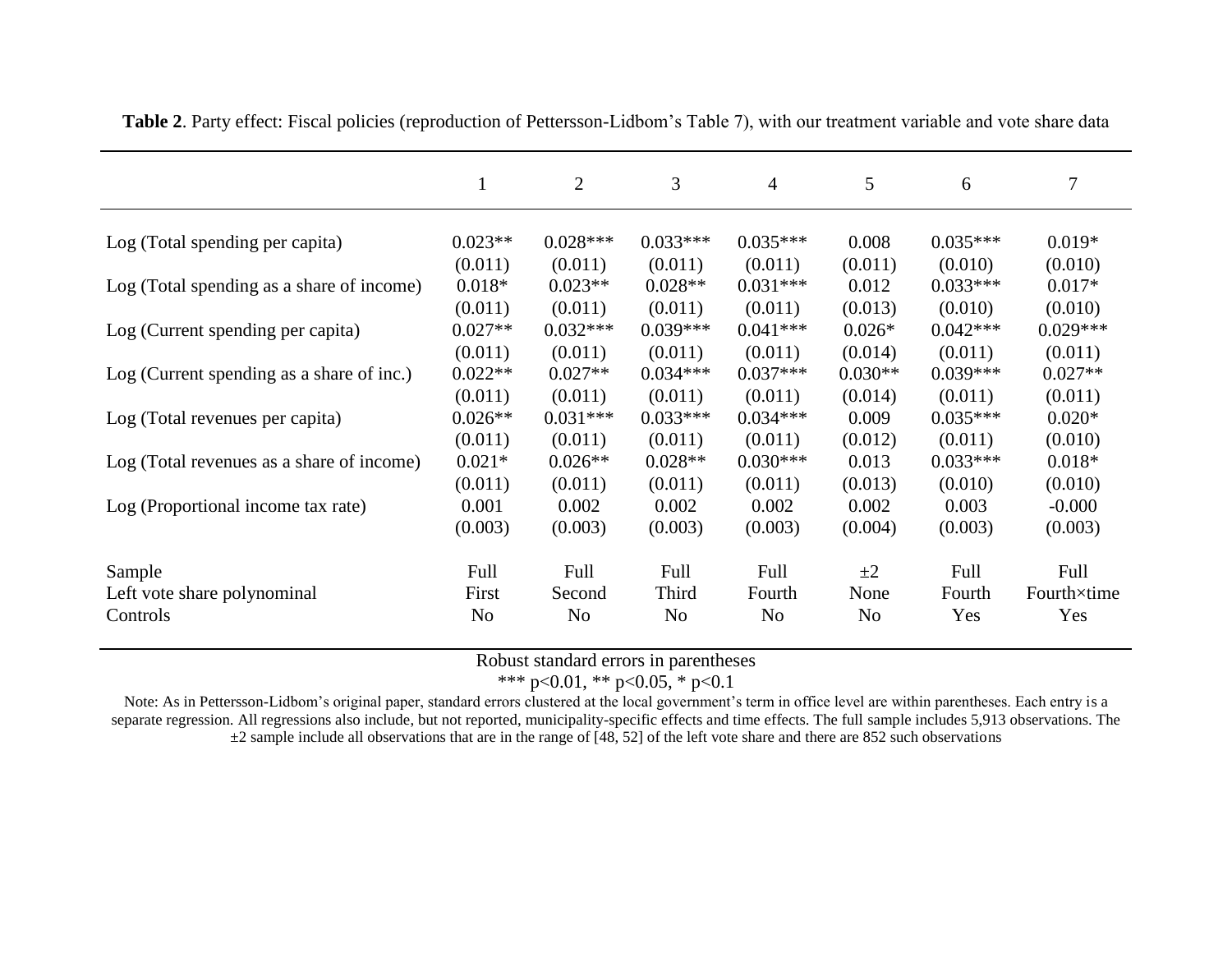|                                       |                | data           |                |                |         |          |             |
|---------------------------------------|----------------|----------------|----------------|----------------|---------|----------|-------------|
|                                       | 1              | 2              | 3              | $\overline{4}$ | 5       | 6        | 7           |
| Log (Unemployment rate)               | 0.019          | $-0.007$       | $-0.004$       | $-0.008$       | 0.038   | $-0.000$ | $-0.045$    |
|                                       | (0.031)        | (0.030)        | (0.030)        | (0.030)        | (0.032) | (0.029)  | (0.029)     |
| Log (Government employees per capita) | 0.008          | 0.011          | 0.017          | 0.020          | 0.020   | $0.023*$ | 0.011       |
|                                       | (0.013)        | (0.013)        | (0.013)        | (0.013)        | (0.014) | (0.012)  | (0.012)     |
| Sample                                | Full           | Full           | Full           | Full           | $\pm 2$ | Full     | Full        |
| Left vote share polynominal           | First          | Second         | Third          | Fourth         | None    | Fourth   | Fourth×time |
| Controls                              | N <sub>o</sub> | N <sub>o</sub> | N <sub>0</sub> | No             | No      | Yes      | Yes         |

**Table 3.** Party effect: Economic Policies (reproduction of Pettersson-Lidbom's Table 8), with our treatment variable and vote share

Robust standard errors in parentheses

\*\*\* p<0.01, \*\* p<0.05, \* p<0.1

Note: As in Pettersson-Lidbom's original paper, standard errors clustered at the local government's term in office level are within parentheses. Each entry is a separate regression. All regressions also include, but not reported, municipality-specific effects and time effects. The full sample includes 5,913 observations for government employment and 4520 for unemployment. The  $\pm 2$  sample include all observations that are in the range of [48, 52] of the left vote share and there are 852 such observations for government employment and 639 for unemployment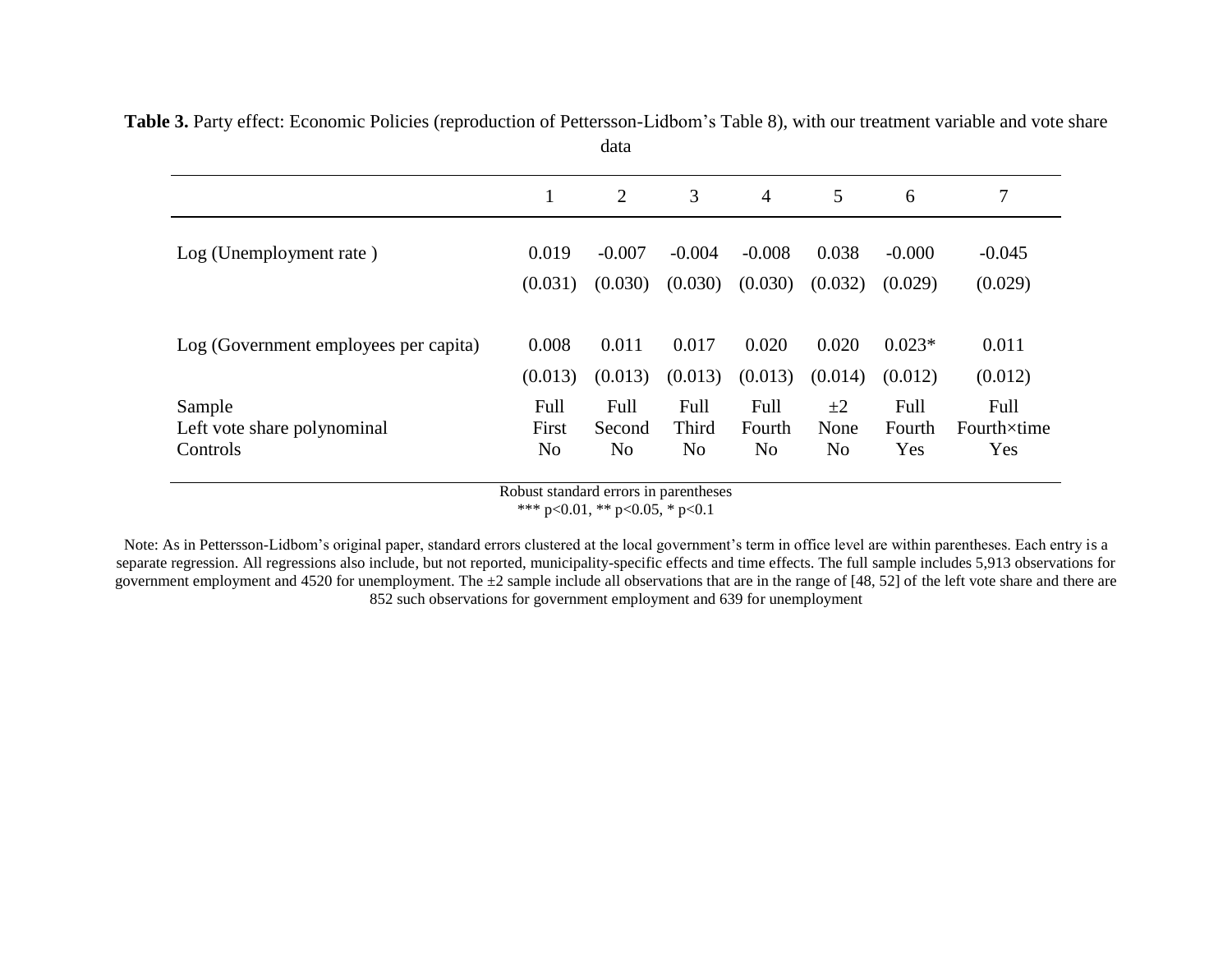|                                    | Pettersson-Lidbom (2008) | Current data used |
|------------------------------------|--------------------------|-------------------|
| Number of undefined majorities     | 312                      | $\theta$          |
| Number of left governments         | 826                      | 945               |
| Number of centre-right governments | 833                      | 1026              |

**Table 4.** Party control in Swedish local governments, 1974-1994, in Pettersson-Lidbom (2008) as compared to our data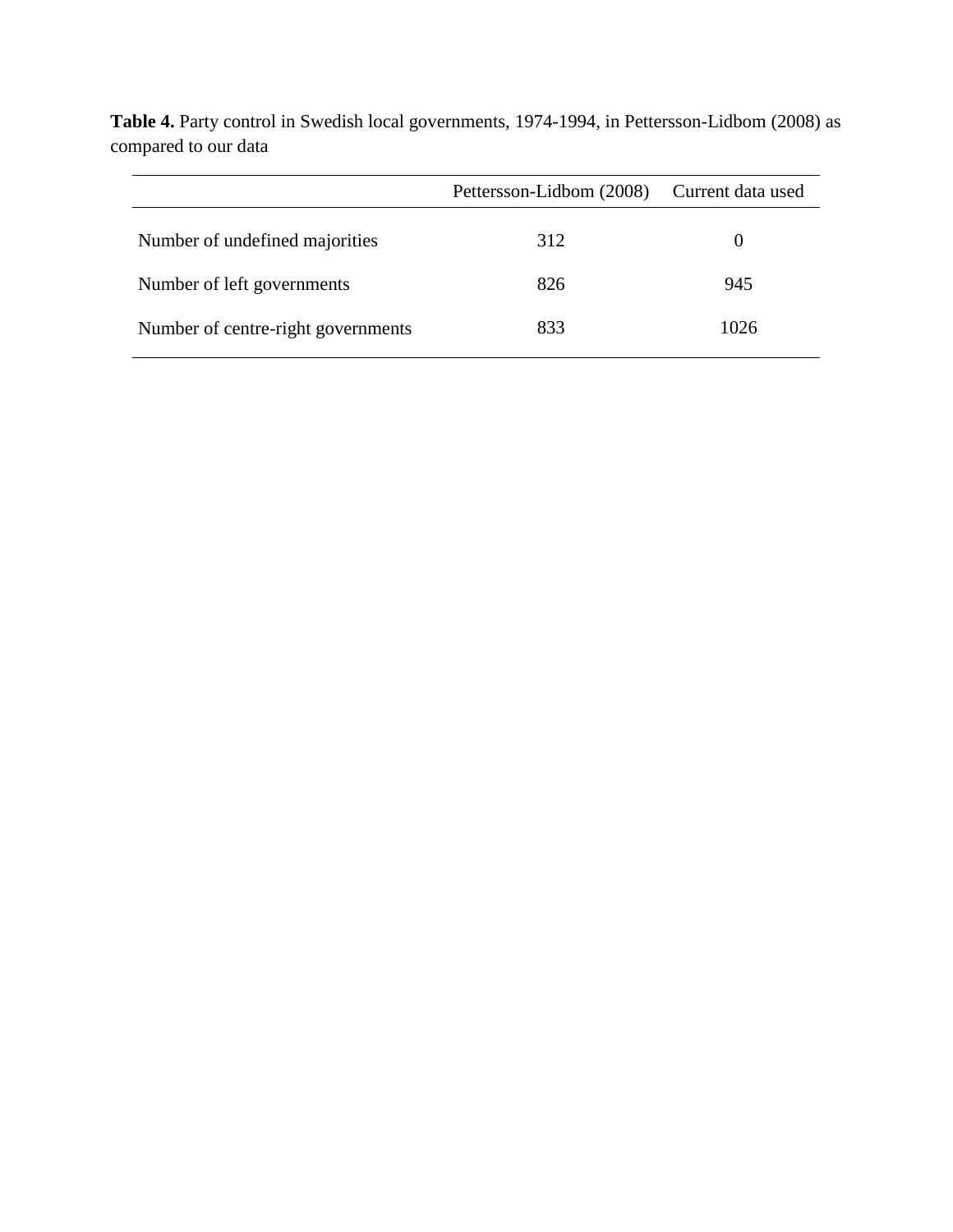|                                 | 1                | $\boldsymbol{2}$ | 3                   | $\overline{4}$      | 5                   | 6                   | $\overline{7}$   |
|---------------------------------|------------------|------------------|---------------------|---------------------|---------------------|---------------------|------------------|
| Total spending per capita       | $0.023*$         | $0.029**$        | $0.036**$           | $0.038***$          | 0.011               | $0.041***$          | $0.023*$         |
|                                 | (0.013)          | (0.013)          | (0.014)             | (0.014)             | (0.013)             | (0.013)             | (0.013)          |
| Coalition incl. the Green party | $-0.014$         | $-0.013$         | $-0.007$            | $-0.006$            | 0.001               | 0.002               | 0.002            |
|                                 | (0.011)          | (0.011)          | (0.011)             | (0.011)             | (0.020)             | (0.011)             | (0.012)          |
| Left minority coalitions        | 0.011            | 0.010            | 0.014               | 0.014               | 0.007               | 0.015               | 0.011            |
|                                 | (0.010)          | (0.010)          | (0.010)             | (0.010)             | (0.016)             | (0.010)             | (0.010)          |
| Total spending / income         | $0.022*$         | $0.027**$        | $0.037***$          | $0.041***$          | 0.015               | $0.038***$          | 0.021            |
|                                 | (0.013)          | (0.012)          | (0.014)             | (0.013)             | (0.014)             | (0.013)             | (0.013)          |
| Coalition incl. the Green party | 0.007            | 0.008            | 0.016               | 0.018               | 0.004               | 0.001               | $-0.001$         |
|                                 | (0.011)          | (0.011)          | (0.012)             | (0.012)             | (0.022)             | (0.012)             | (0.012)          |
| Left minority coalitions        | 0.008            | 0.008            | 0.013               | 0.013               | 0.006               | 0.015               | 0.010            |
|                                 | (0.010)          | (0.009)          | (0.010)             | (0.010)             | (0.016)             | (0.010)             | (0.010)          |
| Current spending per capita     | $0.021*$         | $0.026**$        | $0.036***$          | $0.038***$          | $0.032**$           | $0.041***$          | $0.027**$        |
|                                 | (0.012)          | (0.012)          | (0.013)             | (0.013)             | (0.015)             | (0.013)             | (0.013)          |
| Coalition incl. the Green party | $-0.027**$       | $-0.026**$       | $-0.018$            | $-0.017$            | $-0.009$            | $-0.011$            | $-0.010$         |
|                                 | (0.011)          | (0.011)          | (0.012)             | (0.012)             | (0.025)             | (0.012)             | (0.013)          |
| Left minority coalitions        | 0.001            | 0.000            | 0.006               | 0.006               | 0.018               | 0.007               | 0.002            |
|                                 | (0.011)          | (0.011)          | (0.011)             | (0.011)             | (0.013)             | (0.010)             | (0.010)          |
| <b>Current spending/income</b>  | 0.020            | $0.025**$        | $0.037***$          | $0.041***$          | $0.036**$           | $0.038***$          | $0.025*$         |
|                                 | (0.013)          | (0.012)          | (0.013)             | (0.013)             | (0.016)             | (0.013)             | (0.013)          |
| Coalition incl. the Green party | $-0.006$         | $-0.006$         | 0.005               | 0.007               | $-0.005$            | $-0.013$            | $-0.013$         |
|                                 | (0.011)          | (0.011)          | (0.012)             | (0.012)             | (0.028)             | (0.012)             | (0.013)          |
| Left minority coalitions        | $-0.002$         | $-0.002$         | 0.004               | 0.005               | 0.016               | 0.006               | 0.002            |
|                                 | (0.011)          | (0.011)          | (0.011)             | (0.011)             | (0.012)             | (0.010)             | (0.011)          |
| Total revenues per capita       | $0.025*$         | $0.030**$        | $0.032**$           | $0.033**$           | 0.012               | $0.037***$          | 0.018            |
|                                 | (0.013)          | (0.013)          | (0.013)             | (0.014)             | (0.014)             | (0.013)             | (0.013)          |
| Coalition incl. the Green party | $-0.016$         | $-0.015$         | $-0.013$            | $-0.013$            | $-0.011$            | $-0.004$            | $-0.007$         |
|                                 | (0.011)          | (0.011)          | (0.012)             | (0.012)             | (0.022)             | (0.012)             | (0.012)          |
| Left minority coalitions        | 0.007            | 0.006            | 0.008               | 0.008               | 0.008               | 0.009               | 0.001            |
|                                 |                  |                  |                     |                     |                     |                     |                  |
| <b>Total revenues /income</b>   | $0.024*$         | $0.029**$        | $0.033**$           | $0.036***$          | 0.015               | $0.034***$          | 0.016            |
|                                 | (0.012)          | (0.012)          | (0.013)             | (0.013)             | (0.015)             | (0.012)             | (0.013)          |
| Coalition incl. the Green party | 0.005            | 0.006            | 0.010               | 0.011               | $-0.007$            | $-0.005$            | $-0.010$         |
|                                 | (0.011)          | (0.011)          | (0.012)             | (0.012)             | (0.023)             | (0.012)             | (0.012)          |
| Left minority coalitions        | 0.004            | 0.004            | 0.006               | 0.007               | 0.006               | 0.008               | 0.001            |
|                                 | (0.009)          | (0.009)          | (0.009)             | (0.009)             | (0.015)             | (0.009)             | (0.010)          |
| Income tax rate                 | 0.004            | 0.004            | 0.005               | 0.005               | 0.002               | 0.006               | 0.002            |
|                                 | (0.004)          | (0.004)          | (0.004)             | (0.004)             | (0.005)             | (0.004)             | (0.004)          |
| Coalition incl. the Green party | 0.000            | 0.000            | 0.001               | 0.001               | 0.004               | 0.002               | $-0.000$         |
|                                 |                  |                  |                     |                     |                     |                     |                  |
|                                 | (0.004)          | (0.004)          | (0.005)<br>$0.007*$ | (0.005)             | (0.011)             | (0.005)             | (0.005)          |
| Left minority coalitions        | 0.007<br>(0.004) | 0.007<br>(0.004) | (0.004)             | $0.007*$<br>(0.004) | $-0.000$<br>(0.005) | $0.007*$<br>(0.004) | 0.006<br>(0.004) |
| Sample                          | Full             | Full             | Full                | Full                | $\pm 2$             | Full                | Full             |
| Left vote share                 | First            | Second           | Third               | Fourth              | None                | Fourth              | Fourth×time      |
| Controls                        | No               | $\rm No$         | $\rm No$            | No                  | No                  | Yes                 | Yes              |
|                                 | $D - L$          |                  | $\cdot$             | $-1$                |                     |                     |                  |

Table A1. Party effect: Fiscal policies, with separate dummy variables for left wing coalitions including the Green party, as well as minority left wing coalitions

Robust standard errors in parentheses,

\*\*\* p<0.01, \*\* p<0.05, \* p<0.1